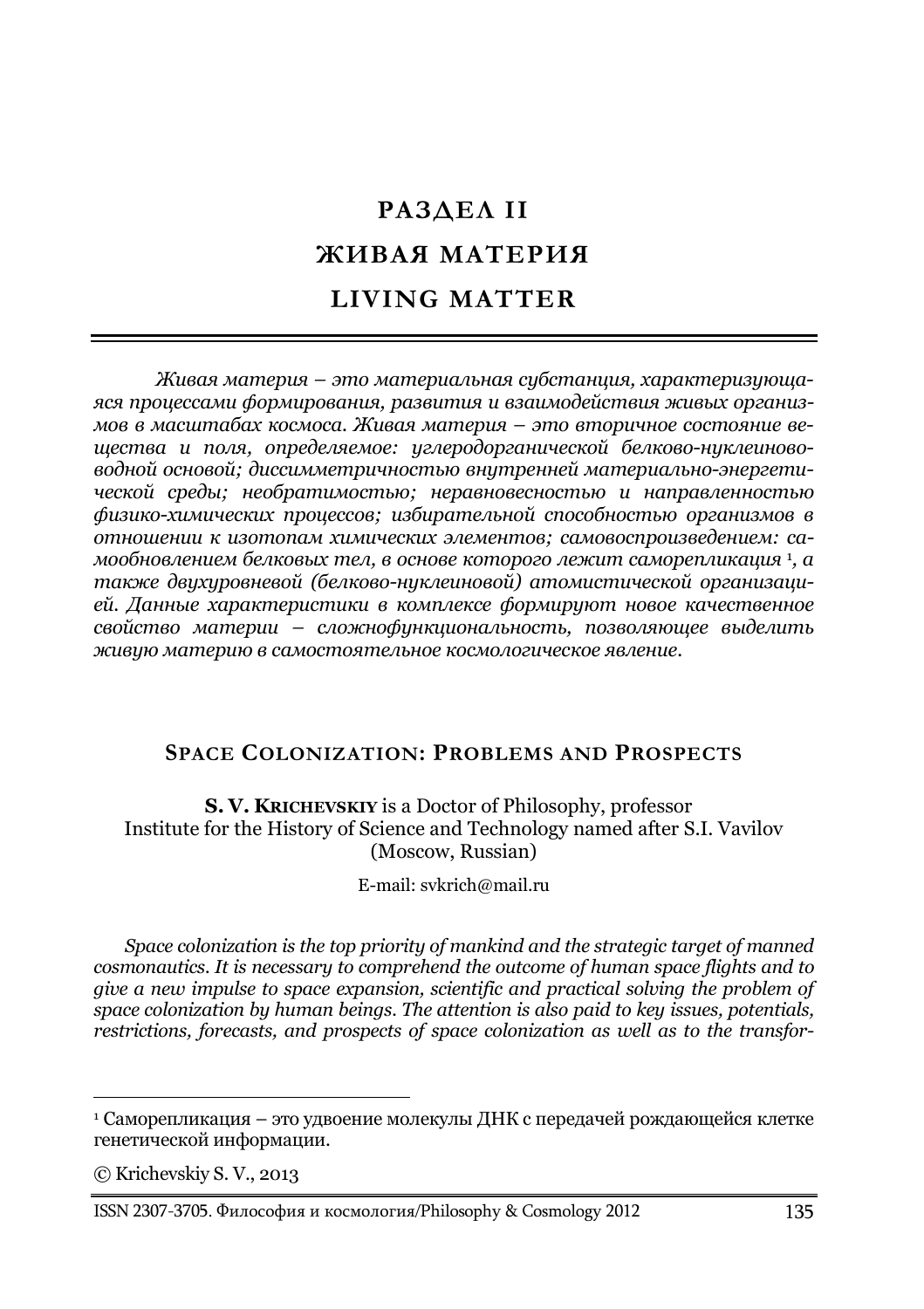*mation of a man into "a man of the future", "homo cosmicus", and "a universal man", to the formation of "space mankind".* 

*Key words: infrastructure, "space mankind", cosmonaut, technologies, forecasting, space colonization, cosmonaut community, strategy, homo cosmicus, expansion.* 

## **РАССЕЛЕНИЕ ЧЕЛОВЕЧЕСТВА ВНЕ ЗЕМЛИ: ПРОБЛЕМЫ И ПЕРСПЕКТИВЫ**

#### **С. В. КРИЧЕВСКИЙ** – д. филос. н., проф., Институт истории естествознания и техники им. С.И. Вавилова (г. Москва, Россия)

*Расселение вне Земли представляется как сверхзадача человечества и стратегическая цель пилотируемой космонавтики. Необходимо осмыслить итоги полётов людей в космос и дать новый импульс процессу космической экспансии, научному и практическому решению проблемы расселения человечества вне Земли. Рассмотрены основные проблемы, возможности, ограничения, прогнозы и перспективы расселения человечества вне Земли, трансформации человека в "человека будущего", "человека космического" и "универсального", создания "космического человечества".* 

*Ключевые слова: инфраструктура, "космическое человечество", космонавт, технологии, прогнозирование, расселение человечества вне Земли, сообщество космонавтов, стратегия, "человек космический", экспансия.* 

The first manned flight into the space taken place in April 12, 1961 was the beginning of the process of real accommodation – space colonization.

"Everybody into the Space" was the encouraging slogan at the spontaneous meeting held in Moscow in the Red Square after Yuriy Gagarin's flight, which reflected not only the euphoria of the holiday spirit, moods and the dreams of people in connection with an outstanding achievement and the event for the Soviet Union and the whole mankind, but also the essence of the space expansion process.

Half a century later, it is time to consider the results of human space flights and to give a new impulse to the expansion of space, scientific and practical solution of the problem of space colonization.

The article refers to a number of sources on the subject matter, contains the results of initiative interdisciplinary researches carried out in 2007 through 2011, includes materials of author's reports made at two international conferences: 1) Space Forum – 2011, dedicated to the 50th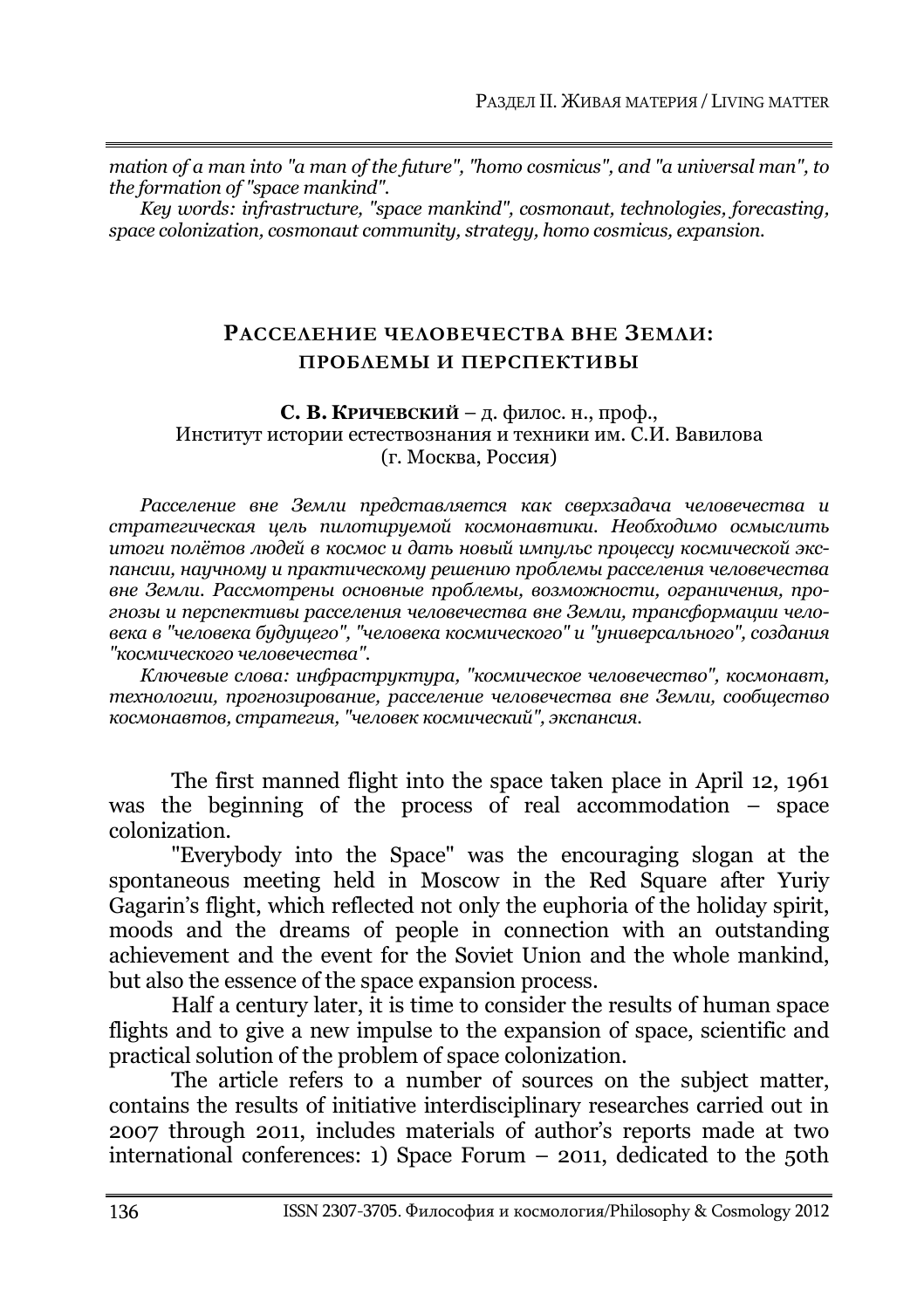anniversary of Yuriy Gagarin's space flight, Star City, 18–21 October 2011 [*Krichevskiy*, 2011], 2) International Congress "Global Future – 2045", Moscow, 17–21 February 2012 [Globalnoe buduschee, 2012].

**Why is space colonization needed**? Unfortunately, our home, the beautiful Earth planet, is not eternal, and even if we take care of it by preserving and restoring the environment, we will inevitably lose it one day anyway. Perhaps, as a result of unfavorable "internal' and "external" natural and anthropogenic, man-driven processes, it will happen within the next few centuries.

Mankind should be ready that the problem of survival will inevitably emerge, and if the Earth keeps degrading and destroying as well as becomes unfit for human life due to catastrophic processes, space expansion will become the only possible saving scenario.

Therefore, space colonization shall be viewed as the top priority of mankind and the strategic target of manned cosmonautics.

However, the possibility of and rationale for space colonization process, no matter how paradoxically it might sound, at the beginning of the XXI century is seen by the majority as no less utopian than in the beginning of the XX century, when ideas, projects and strategies of space colonization were introduced by K. Tsiolkovsky [*Tsiolkovsky*, 1920; *Tsiolkovsky*, 1961; *Tsiolkovsky*, 1964], who was considered to be mad by many people in Kaluga at that time.

# **These are the logical questions that are arising**:

1. Was Mr. Tsiolkovsky wrong and/or hurried over?

2. Space colonization is:

2.1. Utopia, delusions, false start, death, the way to degeneration?

2.2. Hope and a chance for survival, development, eternal life = immortality?

2.3. A chance for the super-rich and the super-elite only?

2.4. The way to create a "man of the future" = post-human?

2.5. The most important task of manned space flight or the way to a dead end?

In the Soviet Union after the flight of Yuriy Gagarin, G. S. Titov and other cosmonauts in 1961–1963, when negative consequences caused by exposure to weightlessness and other adverse factors of space flights became obvious, many cosmonauts of the 1st cosmonaut corps opposed to rapid increase in the space flights duration (see N. P. Kamanin's diaries [*Kamanin*, 1995–2001] and the book by K. P. Feoktistov [*Feoktistov*, 2000]), which was absolutely reasonable taking into account the uncertainty of the consequences for human life and health due to the lack of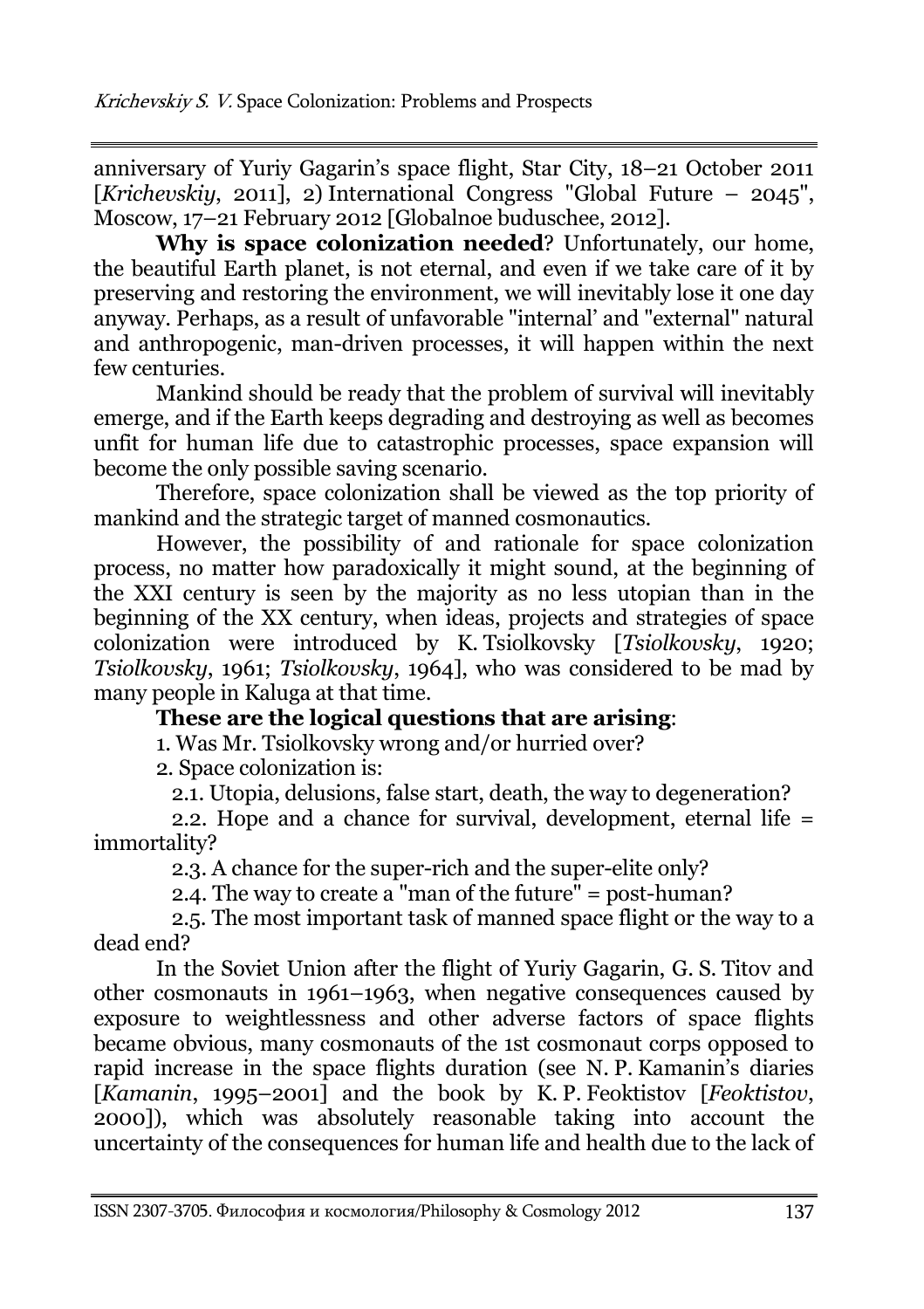scientific knowledge, lack of effective life supporting and protecting technologies as well as lack of required practical experience.

First cosmonauts strived to travel into space as often as possible, but the task of space colonization was neither set nor solved to make the space a permanent place of residence for a specific person, group of people.

However, even half a century later, cosmonauts (in Russia, USA and other countries respectively) are not ready for space colonization in spite of all outstanding achievements in the duration and number of flights and constant presence in the Earth orbit on the International Space Station. People are selected by other criteria and for other tasks. They are willing and preparing to fly to the Moon, Mars, asteroids, etc., even to the satellites of Jupiter in the future, to work in space on a long-term "shift" basis at research stations and bases, and then to come back.

But to depart for permanent residence, forever, to become a "man of the space" [*Lebedev*, 2010], i.e 'homo cosmicus", to create the "future space mankind" [*Krichevskiy*, 2012] out of current community of cosmonauts [*Krichevskiy*, *Ivanova,* 2011] – for that purpose the trainings are provided neither in Yuriy Gagarin Cosmonaut Training Center in Russia nor elsewhere in the world.

**Now, real space expansion is actively supported by individual enthusiasts only** – writers, scientists (Stephen Hawking is one of the most persistent ones), cosmonauts, i.e small social groups [*Zolotuhin*, 1997; Kosmonavtika, 2010; *Krichevskiy*, 2012; Roskosmos, 2011; Hoking, 2010].

Meanwhile, the official strategies and programs on space activities of space countries and national space agencies contain no information on space colonization as the top priority of space activities and manned space flights.

## *Until now, mankind, the international community, the UN have no strategy and program of space expansion*.

The paradigm of manned space flights and interplanetary flights prevails in public mind, scientific researches, official space programs and projects, [*Gazenko*, 2006; *Zolotuhin*, 1997; Kosmonavtika, 2010; *Krichevskiy*, 2012], but this is in essence a technology of movement, space travel along the Earth-Space Earth trajectory only.

**Due to the lack of the reasonable strategic goal, very critical and actually anti-space – calls** has emerged, for example: "*50 years since a man has been in space. Isn't it time to come back*?" (the topic of the lecture, delivered by  $\overline{V}$ , G. Surdin, Associate in Physical and Mathematical Sciences, Senior Research Associate at the P. K. Shternberg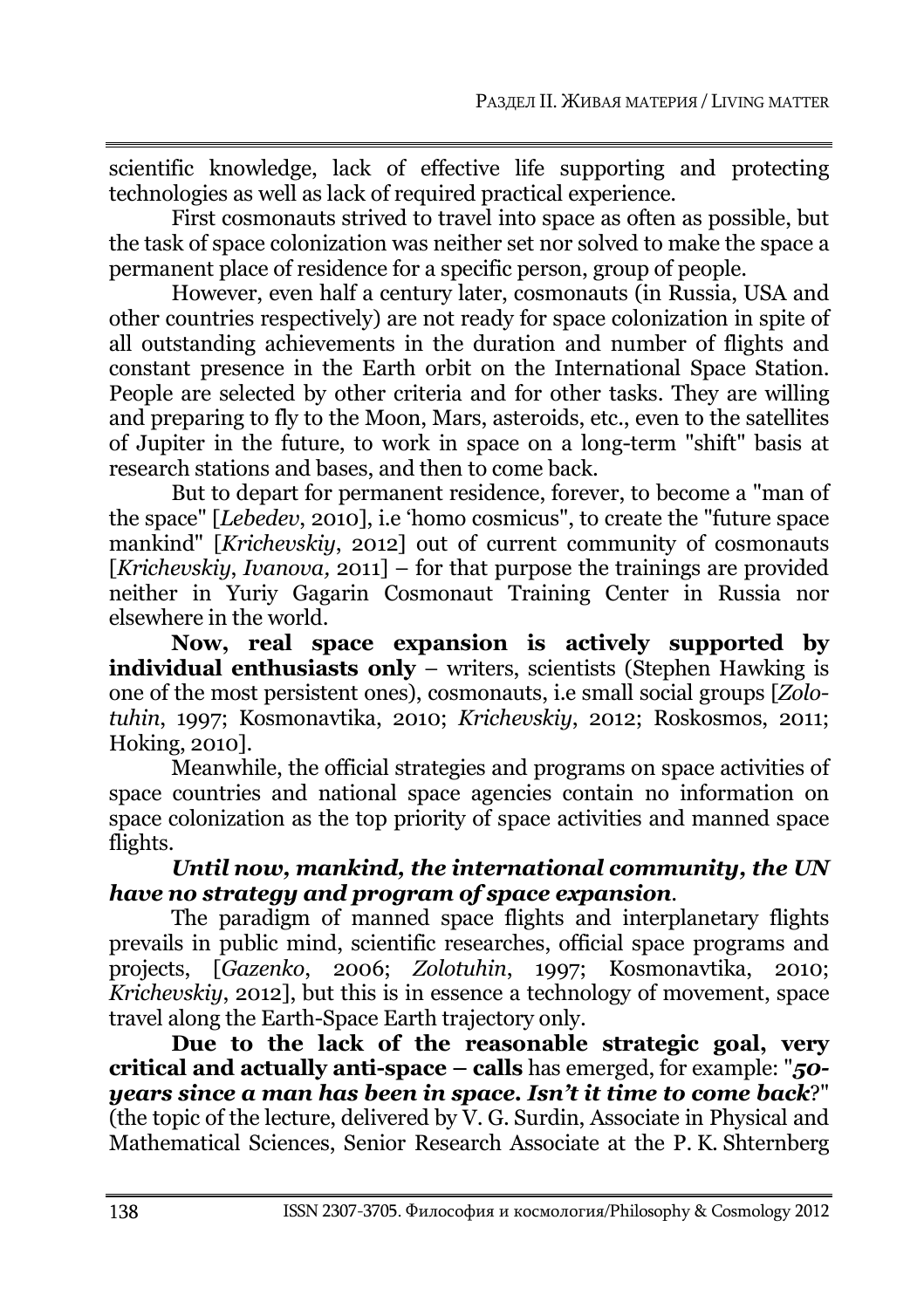State Astronomic Institute of the Moscow State University, on October 13, 2011 in Moscow [*Surdin*, 2011]).

I believe that we have no right to take a single step back *in the formulation and solution of the problem of the space colonization*.

50 years after the flight of Yuriy Gagarin, three directions are clear and obvious three streams of people striving to go beyond the limits of the Earth:

1. Professional cosmonauts (pilots, flight engineers, researchers, payload specialists, etc.).

2. Space tourists (it is expected that this stream will become the most turbulent flow in the next few years).

3. Cosmonauts – "expanders" (those who will go to space for a permanent residence) – to live outside the Earth till the end of their lives (or to live forever if one could solve the problem of radical life extension and immortality [Neochelovechestvo–2045; Rossia 2045; Vzgliad, 2012]).

Notably, the third direction has just started developing (bases and settlements on the Moon, Mars, etc., including the upcoming colonization of the solar system and the creation of a "space mankind", are in perspective).

**Opportunities, risks and limitations of the process of the space colonization**:

1. Implementation of the process of the space colonization is determined by socio-political, ecological and economic situation on the Earth, its development.

2. With the general growth of population on the Earth  $($   $\sim$  7 billion people in 2012), growth rates are falling; in the middle of the XXI century it is expected to have  $\sim$  9 billion people; at the end of the century, stabilization at the level of  $\sim$ 12-15 billion people is expected (forecasts by the United Nations, S. P. Kapitsa (1999) and others [*Krichevskiy*, 2012: p. 278]), i. e. the problem of involuntary resettlement of population surplus into space is erased.

3. The burning necessity, effective technologies, social agreement, political will and resources for the mass space colonization are absent now.

4. The most difficult problem is a problem of physical and social survival of a person outside the Earth, in the dangerous surroundings of space, i.e. the problem of a "man of the future", "homo cosmicus".

**Modern forecasts and scenarios of space colonization are contradictory.** Targeted mass space colonization is connected with the creation of constant bases and settlements on celestial bodies of the solar system and, first of all, on the Moon, which has become possible since the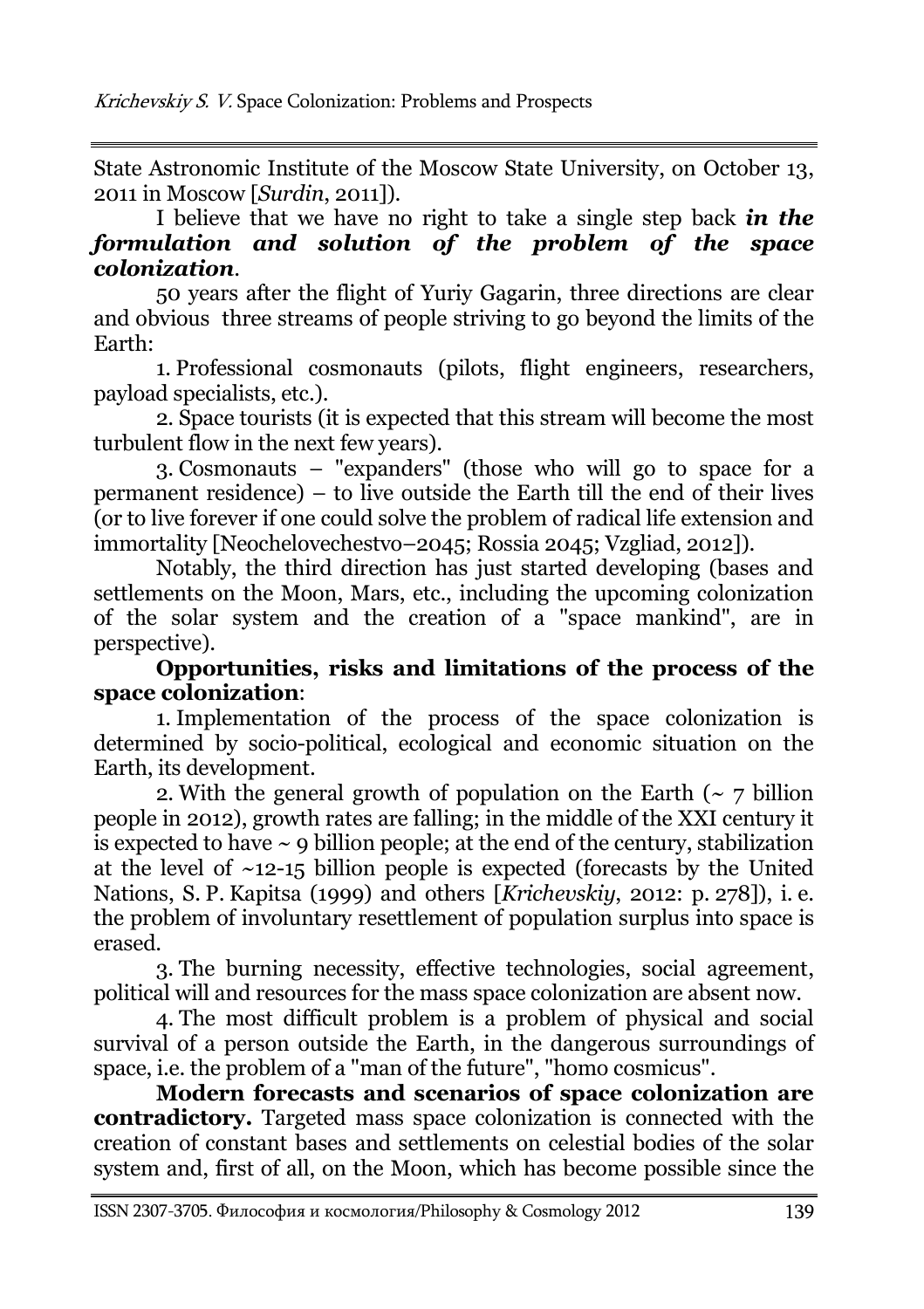30-s of the XXI century with the gradual colonization of the Moon. Establishment of bases and settlements on Mars is possible from the middle of the XXI century with further colonization of Mars as a reserve planet, etc.

**The structure of space colonization in the XXI–XXII centuries:** complex mega-network, coverage of all levels of space, infrastructure variants starting from the interplanetary (near-Earth) environment, on the Moon, in the libration (Lagrangian) points of Earth-Moon systems, on the heliocentric orbit of the Earth, on Mars and other orbits of the solar system.

**It is reasonable to include the following issues into the scientific and practical "Space agenda" for the XXI century for discussion and solution for the global community**:

1. Space expansion/colonization means settlement of people outside the Earth, formation of a "homo cosmicus" and "space mankind".

2. Interaction between an "earth man" and a "space man", earth mankind and space mankind for the stable social and natural development on the Earth and in space.

3. Opportunities, limitations and perspectives of the human evolution of an "earth man" into a "homo cosmicus" and a "universal man" capable of living on and outside the Earth, as well as conversion of mankind to the new outer social structures.

## **Required aspects**:

1) public agreement and political will for the commencement of space colonization under the guidance of the United Nations;

2) reasonable "rules" − laws and regulations both on the international and local (national) levels;

3) significant resources (material, etc.) for space expansion;

4) radically new technologies: transportation; human life support and prolongation in case of permanent residence outside the Earth (including for creation of a "man of the future", "homo cosmicus", "universal man", "immortal man"); infrastructural; ecological; social, etc. (as early as 1993, the author offered and published the social project called "Space Volunteers: Integration of People Motivated to Live in Space" [*Krichevskiy*, 2012: p. 230−236], which has not been implemented yet).

In case of colonization, it is expected to ensure human survival in the humanitarian paradigm (*to become homo cosmicus and remain oneself!*), integration of "earth" mankind and "space" mankind (all "neomankind" [Neochelovechestvo–2045]), security and development in balance with the environment of the Earth and space [*Krichevskiy*, 2012; Vzgliad, 2012].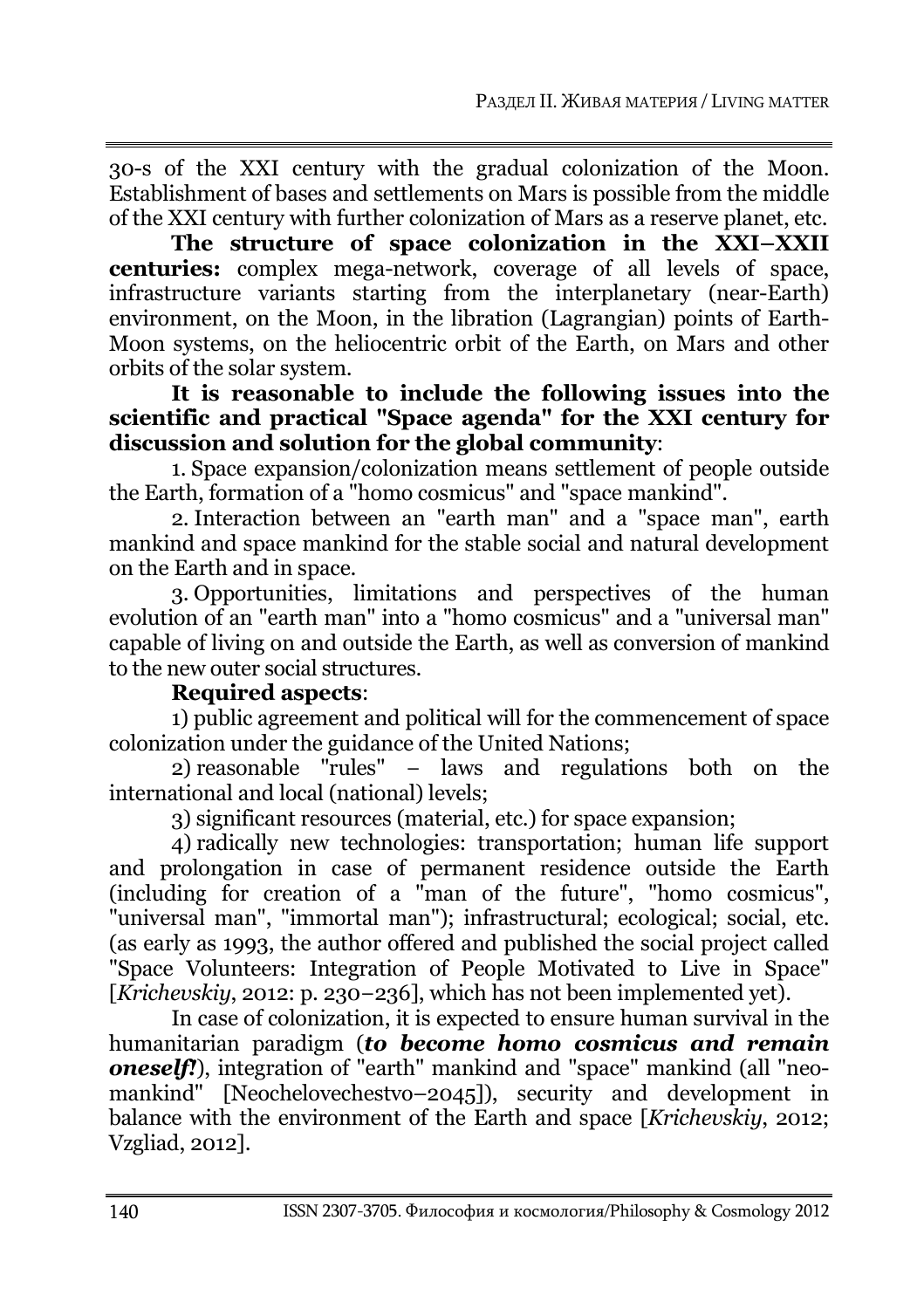**The most difficult issue is reproduction of people in space**  ("with full life cycle"), safety of their development as living beings, availability of dignified and fully functional life, including solution of bioethical, medical, biological, gender and other issues.

Real mass human space colonization is impossible without the solution of this problem.

"When did a mankind become cosmic? – When the first child was born in space", − this has been the plot of one of the scientific fantastic books in the second half of the XX century, which reflects the essence and a required condition for space colonization.

It is worth recognizing that we have advanced little in the solution of this problem, and it is understandable what it means to conceive, bear, give birth to and bring up a child in the hostile space environment. At this stage, serious pathologies with the extremely high death risks are inevitable, and the problem is unmanageable yet. How to manage it? It appears that people grown and matured on the Earth should go to space for permanent living. And if we unable to ensure natural reproduction of people outside the Earth, it will be necessary to pursue some sophisticated technologies progressively transforming ourselves into the artificial cybernetic people, cyborgs etc. Or will we be able to cognize, understand and overcome this barrier, and in the process of development any capabilities of living will "unpack", and people will be able to live and reproduce themselves in space environment? But what shall we do for this to happen? To discover a "life code"? To reproduce earth conditions in space, to create other environment, to copy-"clone" or find the "new Earth", similar to ours to the maximum extent?

What are the options for solution of this problem? It seems that it is reasonable to start creation of a "homo cosmicus" on the Earth as a part of the "man of the future" project within the framework of the Plan of the Strategic Social Movement "Russia−2045" [Rossia 2045]. For instance, from creation of bio-robots – technological "clones" of real cosmonauts: a couple "real man –cosmonaut" + "clone" (his/her technological copy, i. e. artificial body−avatar and other structures) should evolve and act mutually. However, it is a cosmonaut's "clone" who should be sent to the insecure space conditions for a long term. At the same time, ultimate similarity and interaction in a pair should be achieved. Eventually, the "clone" should ultimately become a full copy of the human cosmonaut, including consciousness and other personal attributes.

A favorable "window of opportunities" for preparation and commencement of the targeted mass human space colonization exists in the XXI century, which we are able and have to use for survival, security and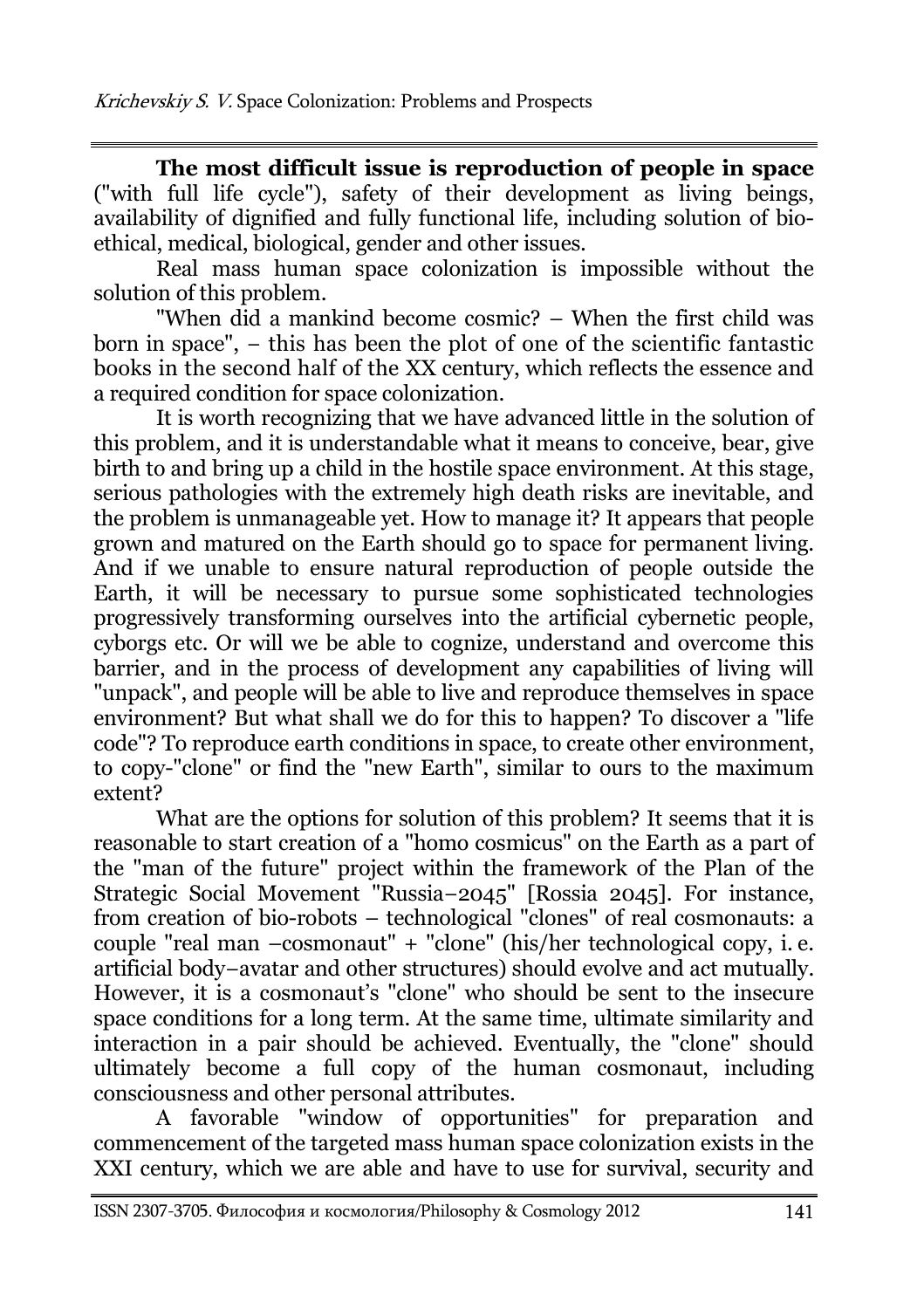development of mankind. But this "window" may close due to the growing earth-related problems.

I believe that Russia as one of the leading space countries should initiate space expansion – human space colonization – by officially submitting this offer to the United Nations as well as to the leaders of other leading space countries, to space agencies and corporations, to scientific and business communities, and to all people of the Earth.

It does not mean at all that all of us will "take off running" into space tomorrow. Nevertheless, the space colonization strategy should be developed and accepted on the political, scientific and social levels, in the national and global scopes for the purpose of commencing general targeted movement.

In this case, a person and a mankind will get the integrating grandpurpose (top priority), a real chance for survival and a firm development in space dimension, whereas space activities and manned space navigation will receive new values, mission and a reasonable strategic objective.

# **References**

- *Gazenko*, 2006 *Gazenko O.* Kosmonavt dolzhen ostavat'sya chelovekom Zemli [Astronaut must be a man of the Earth] // Nauka i zhizn'. − 2006. − № 4. − C. 24−31.
- *Zolotuhin*, 1997 *Zolotukhin V.A.* Kolonizatsiya kosmosa: Problemy i perspektivy [Colonization of Space: Problems and Prospects]. − Tyumen', 1997. − 194 s.
- *Kamanin*, 1995–2001 *Kamanin N.P.* Skrytyy kosmos: v 4 kn. − Moscow, 1995– 2001.
- Kosmonavtika, 2010 Kosmonavtika XXI veka: Popytka prognoza razvitiya do 2101 goda [Space XXI century. Trying to forecast development until 2101] / Pod red. B.Ye. Chertoka. − Moscow, 2010. – 864 s.
- *Krichevskiy*, 2012 *Krichevskiy S.V.* Aerokosmicheskaya deyatel'nost': Mezhdistsiplinarnyy analiz. − Moscow, 2012. – 384 s.
- *Krichevskiy*, 2011 *Krichevskiy S.V.* Rasseleniye chelovechestva vne Zemli: problemy, prognozy, tekhnologii [Resettlement of humanity beyond the Earth: Problems and Prospects] // Kosmicheskiy forum − 2011, posvyashchennyy 50-letiyu poleta v kosmos YU.A. Gagarina (sb. materialov). – Moscow, 2011. – S. 10–11.
- *Krichevskiy, Ivanova*, 2011 *Krichevskiy S.V., Ivanova L.V.* Soobshchestvo kosmonavtov: struktura, osobennosti, perspektivy // Sotsiologiya vlasti. –  $2011. - N98. - S. 145 - 153.$
- *Lebedev*, 2010 *Lebedev V.V.* Chelovek kosmosa // Nauka i zhizn'. 2010. № 2.  $-$  S. 42–44.

Globalnoe buduschee, 2012 – Mezhdunarodnyy kongress "Global'noye budushcheye – 2045". 17–21 fevralya 2012 g., Moskva. – http://gf2045.ru/